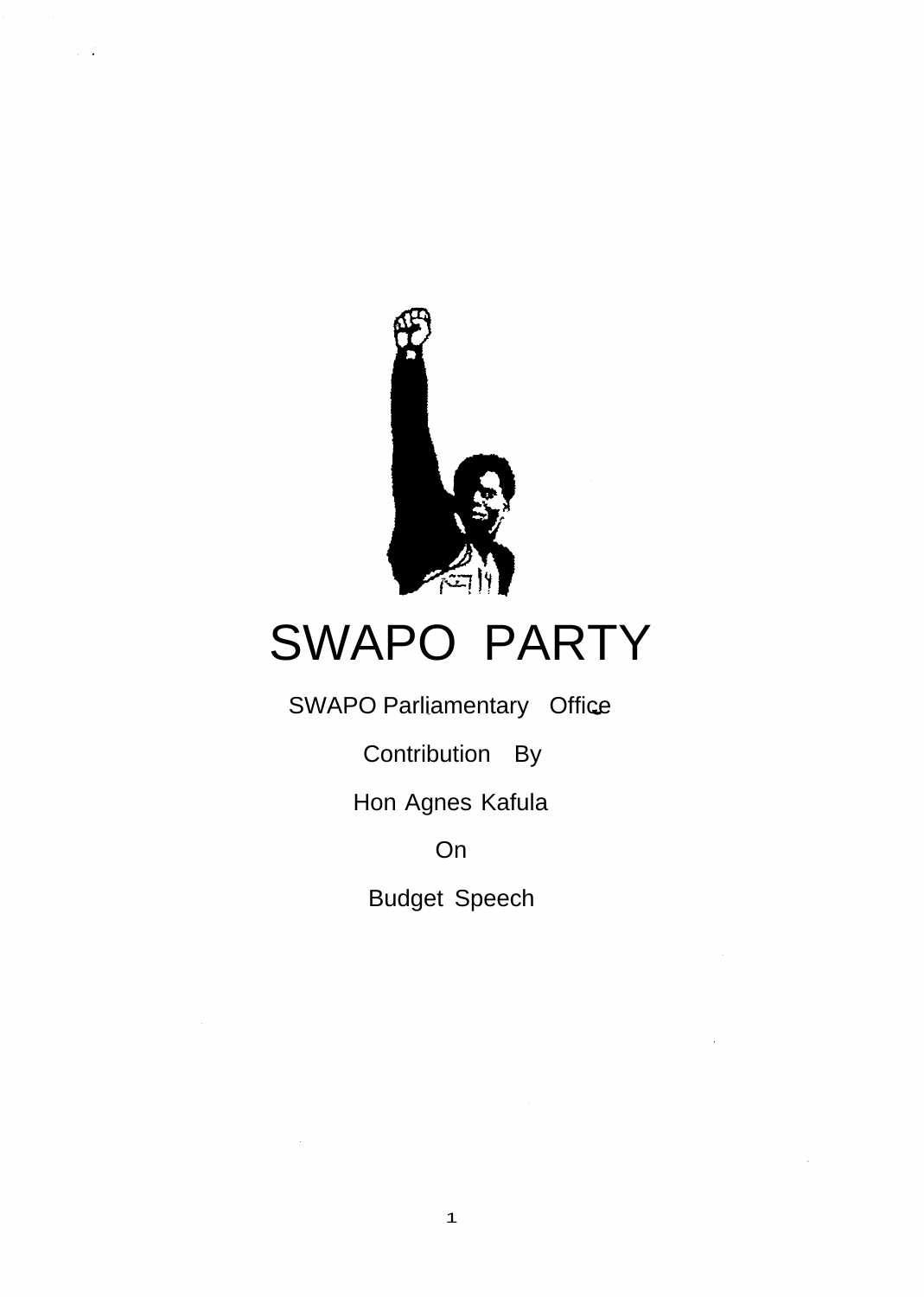# $\sim$ JJ $\sim$ Honourable?\Speaker Honourable Members

I rise to support and thank Honourable Calle Schlettwein for the tabling the Budget for the 2018/19 financial year, a fOllrth 'mder the--ad-ministriati-GFt-ef--hi-sce Ileocy President-Dr-HegeGeingcb,

1n the same breath allow me to also thank those who contributed towards budget.

From the onset in his budget statement the Honourable Minister, rightly put it and I quote *"This Budget comes* at a *time after the Namibian economy had endured its most precarious phase. It is an economy* at a *turning point and this budget is* a *funding compact for growth, bringing about jobs, less inequality, less poverty and improved services delivery".* My interest continues to be on the social sector, for we have an obligation to uplift our constituents.

#### Social Sector

According to the Statistics, unemployment stands at 34 percent with youth unemployment taking up 43.4 of the unemployment rate. More than 71.3 percent of unemployed in Namibia have not gone past ju~~~econdary education.

Honourable~Speaker

Honourable Members

- 1. The statistic presents a worrisome picture as the high level of young unemployment can lead to economically frustrated youth which can contribute to social instability. For that; I call upon the responsible institution to investigate the contributing factors to high level of drop out at junior secondary and strengthen the implementation of strategies that aims at improving and reducing the unemployment amongst the youth.
- 2. I would further like to draw your attention to how young ladies are being affected by unemployment, I would say perhaps the employers do it deliberately ignoring the

2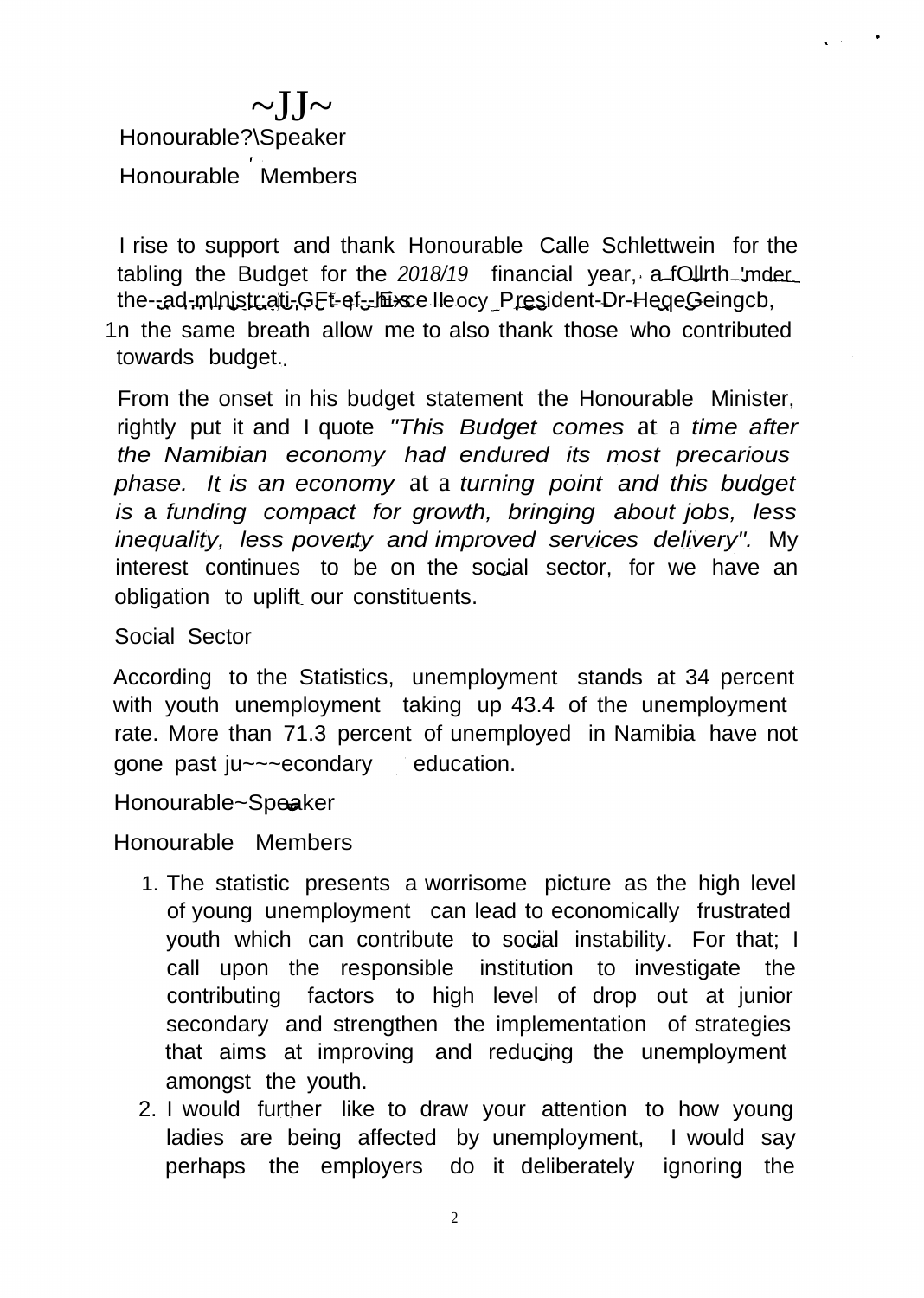affirmative action policy or perhaps we still have to wait to see the results of government efforts in gender disparity. We are informed by the Namibian labour force statistics and demographics, that although women are the majority of our population by 51 percent the statistics indicate that only 47 percent of women are employed compared to 53 percent of males are employed. In other words, out of the 34 percent of the une~ed, majority are females.

## Honourablefpeaker

It is an issue worth to be further researched on because the Employment to population ratio (EPR) indicates that out of the males employed, about 65% hold a university degree compared to the 59% of females who have a degree. I believe inequalities such as this are the root causes to poverty cycles and social ills such as gender-based violence, prostitutions etc. because women are depended on men for better livelihood.

 $\sim$ .  $\vert$ ": Hon Speaker

 $\sim$ 

### Hon Members

3. His Excellency President HageGeingob, encourages us all to be more inclusive, he always say's 'inclusivity spells peace and harmony, while exclusivity spells discord and conflict'. I use this quote with regards to private sector employers and even Government institutions which always ask young graduates for job experience. One of the factors mostly overlooked is the fact that practical experience is largely acquired from internships which can hardly be secured by students.

What is the real reason students find it so hard to secure internships? Are we denying students internship opportunities so that they qualify for poor wages as they lack skills?

3